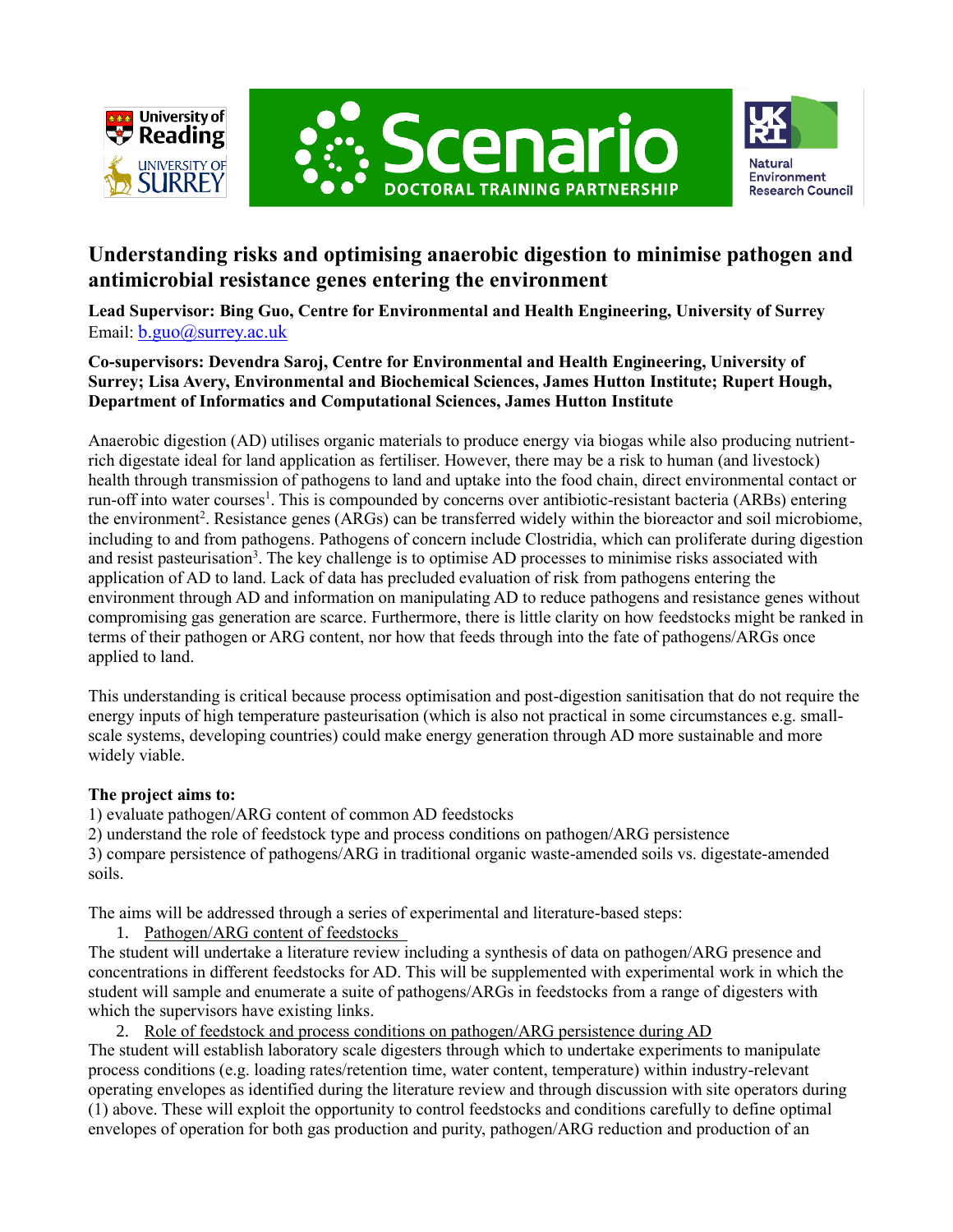agriculturally useful digestate. This will be supplemented by sampling digestate corresponding to feedstock samples in (1) above, with process conditions recorded.

## 3. Pathogen/ARG persistence in amended soils

The student will establish field experiments in which digestate will be applied to experimental grass/crop plots in a factorial experiment also incorporating livestock manure/slurry and an inorganic fertiliser as treatments, alongside untreated control plots. Plots will be sampled over the period of a year and pathogens/ARGs, soil nutrients/physico-chemical characteristics and soil microbiome analyses will be undertaken.

Throughout, PCR/multiplex PCR and culture will be used for sample screening for pathogens/ARGs followed by q-PCR for quantification.



Figure 1. Drivers of AMR entering the environment via organic amendments to land, with and without AD treatment.

#### **Training opportunities:**

The proposal provides structural guidance and relevant support to ensure students can succeed and generate novel data to present at institutional, national and international level conferences and high-quality journal papers. The student will have access to expertise on environmental engineering (Surrey), facilities to establish mesocosm scale anaerobic digesters (Hutton) access to a state-of-the-art microbiology laboratory with expertise in the pathogen-related microbiology of AD (Avery) and to expertise in environmental risk assessment (Hough). The supervisory team has existing links with AD operators at different scales and utilising different feedstocks, therefore access to sampling locations is readily available.

The University of Surrey's Doctoral College supports the academic and professional development of postgraduate researchers. The Doctoral College will facilitate excellent supervision, deliver training, and enhance postgraduate researchers' professional skills. The University of Surrey offers training and support via the Researcher Development Programme (RDP), providing development opportunities for postgraduate research students across the University. The RDP offers workshops, tailored events, one-to-one coaching and other personal development opportunities to all the postgraduate researchers.

Students at the James Hutton Institute have access to statistics courses through BiOSS and are part of a lively and vibrant graduate school which hosts an annual symposium and a number of other events and courses. The